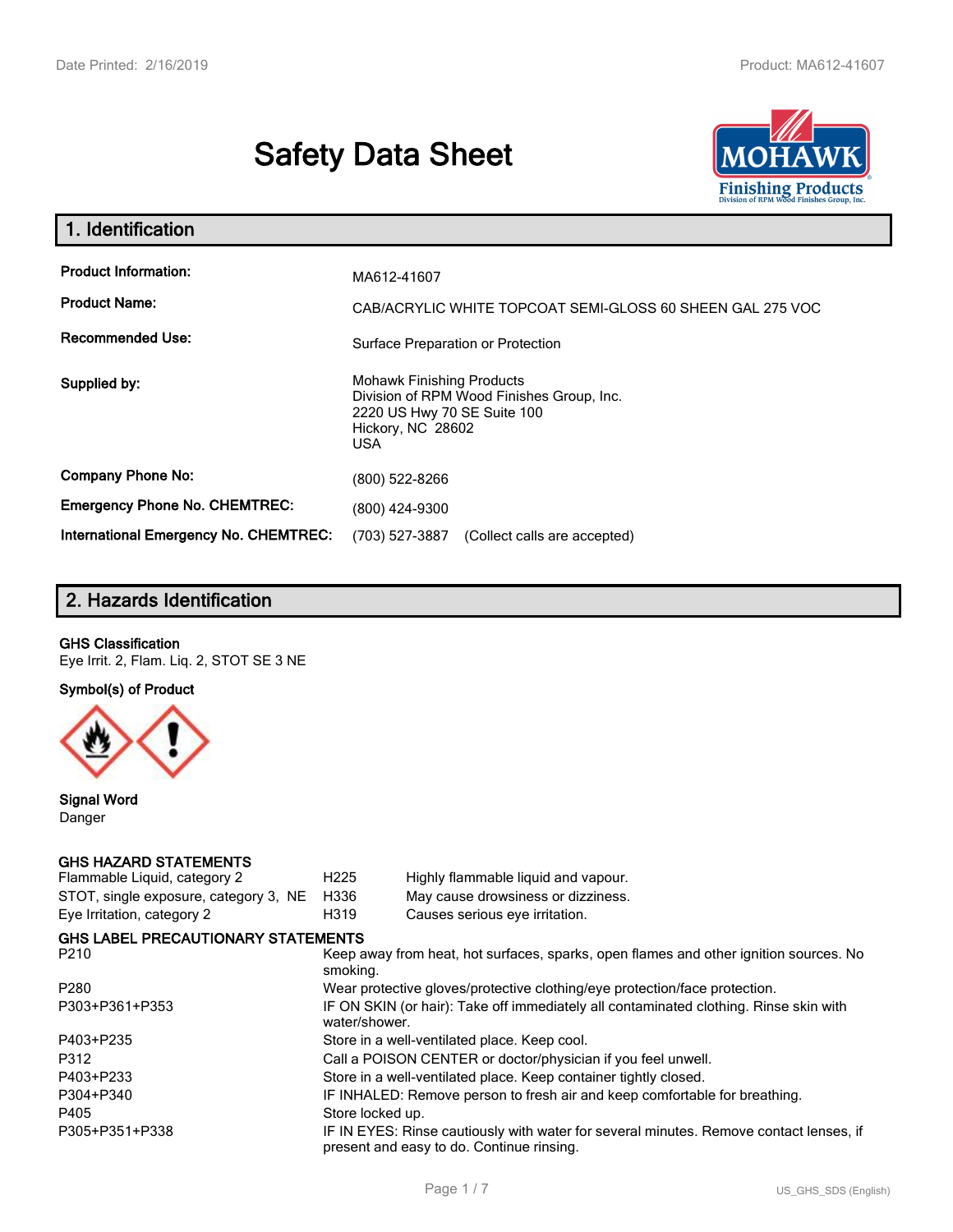| P337+P313                               | If eye irritation persists: Get medical advice/attention.      |
|-----------------------------------------|----------------------------------------------------------------|
| P <sub>264</sub>                        | Wash hands thoroughly after handling.                          |
| <b>GHS SDS PRECAUTIONARY STATEMENTS</b> |                                                                |
| P <sub>240</sub>                        | Ground/bond container and receiving equipment.                 |
| P <sub>241</sub>                        | Use explosion-proof electrical/ventilating/lighting/equipment. |
| P <sub>242</sub>                        | Use only non-sparking tools.                                   |
| P <sub>243</sub>                        | Take precautionary measures against static discharge.          |

## **3. Composition/Information on ingredients**

| <b>Chemical Name</b>               | CAS-No.               | Wt. %                      | <b>GHS Symbols</b>    | <b>GHS Statements</b>                    |
|------------------------------------|-----------------------|----------------------------|-----------------------|------------------------------------------|
| acetone                            | 67-64-1               | 40-55                      | GHS02-GHS07           | H225-302-319-332-336                     |
| p-chlorobenzotrifluoride           | $98 - 56 - 6$         | $10 - 25$                  | No Information        | No Information                           |
| titanium dioxide                   | 13463-67-7            | $10 - 25$                  | No Information        | No Information                           |
| mak                                | 110-43-0              | $1.0 - 2.5$                | GHS02-GHS06           | H226-302-331                             |
| eep                                | 763-69-9              | $1.0 - 2.5$                | GHS06                 | H <sub>331</sub>                         |
| butanol                            | 71-36-3               | $1.0 - 2.5$                | GHS02-GHS05-<br>GHS07 | H226-302-315-318-332-335-336             |
| dipropyl ketone                    | 123-19-3              | $1.0 - 2.5$                | GHS02-GHS07           | H <sub>226</sub> -332                    |
| n-butyl acetate                    | 123-86-4              | $0.1 - 1.0$                | GHS02-GHS07           | H <sub>226</sub> -336                    |
| 2,6-dimethyl-4-heptanone<br>silica | 108-83-8<br>7631-86-9 | $0.1 - 1.0$<br>$0.1 - 1.0$ | GHS02-GHS06<br>GHS06  | H226-302-312-331-335<br>H <sub>331</sub> |

The exact percentage (concentration) of ingredients is being withheld as a trade secret.

The text for GHS Hazard Statements shown above (if any) is given in the "Other information" Section.

### **4. First-aid Measures**



FIRST AID - EYE CONTACT: IF IN EYES: Rinse cautiously with water for several minutes. Remove contact lenses, if present and easy to do. Continue rinsing. If eye irritation persists: Get medical advice/attention.

FIRST AID - SKIN CONTACT: IF ON SKIN (or hair): Take off immediately all contaminated clothing. Rinse skin with water/shower.

FIRST AID - INGESTION: IF SWALLOWED: rinse mouth. Do NOT induce vomiting. IF exposed or if you feel unwell: Call a POISON CENTER or doctor/physician.

FIRST AID - INHALATION: IF INHALED: Remove person to fresh air and keep comfortable for breathing.

## **5. Fire-fighting Measures**

**SPECIAL FIREFIGHTING PROCEDURES:** Evacuate all persons from the fire area to a safe location. Move non-burning material, as feasible, to a safe location as soon as possible. Fire fighters should be protected from potential explosion hazards while extinguishing the fire. Wear self-contained breathing apparatus (SCBA) and full fire-fighting protective clothing. Thoroughly decontaminate all protective equipment after use. Containers of this material may build up pressure if exposed to heat (fire). Use water spray to cool fire-exposed containers. Use water spray to disperse vapors if a spill or leak has not ignited. DO NOT extinguish a fire resulting from the flow of flammable liquid until the flow of the liquid is effectively shut off. This precaution will help prevent the accumulation of an explosive vapor-air mixture after the initial fire is extinguished.

**FIREFIGHTING EQUIPMENT:** This is a NFPA/OSHA Class 1B or less flammable liquid. Follow NFPA30, Chapter 16 for fire protection and fire suppression. Use a dry chemical, carbon dioxide, or similar ABC fire extinguisher for incipeint fires. Water may be used to cool and prevent rupture of containers that are exposed to heat from fire.

## **6. Accidental Release Measures**

#### **ENVIRONMENTAL MEASURES:** No Information

**STEPS TO BE TAKEN IN CASE MATERIAL IS RELEASED OR SPILLED:** Follow personal protective equipment recommendations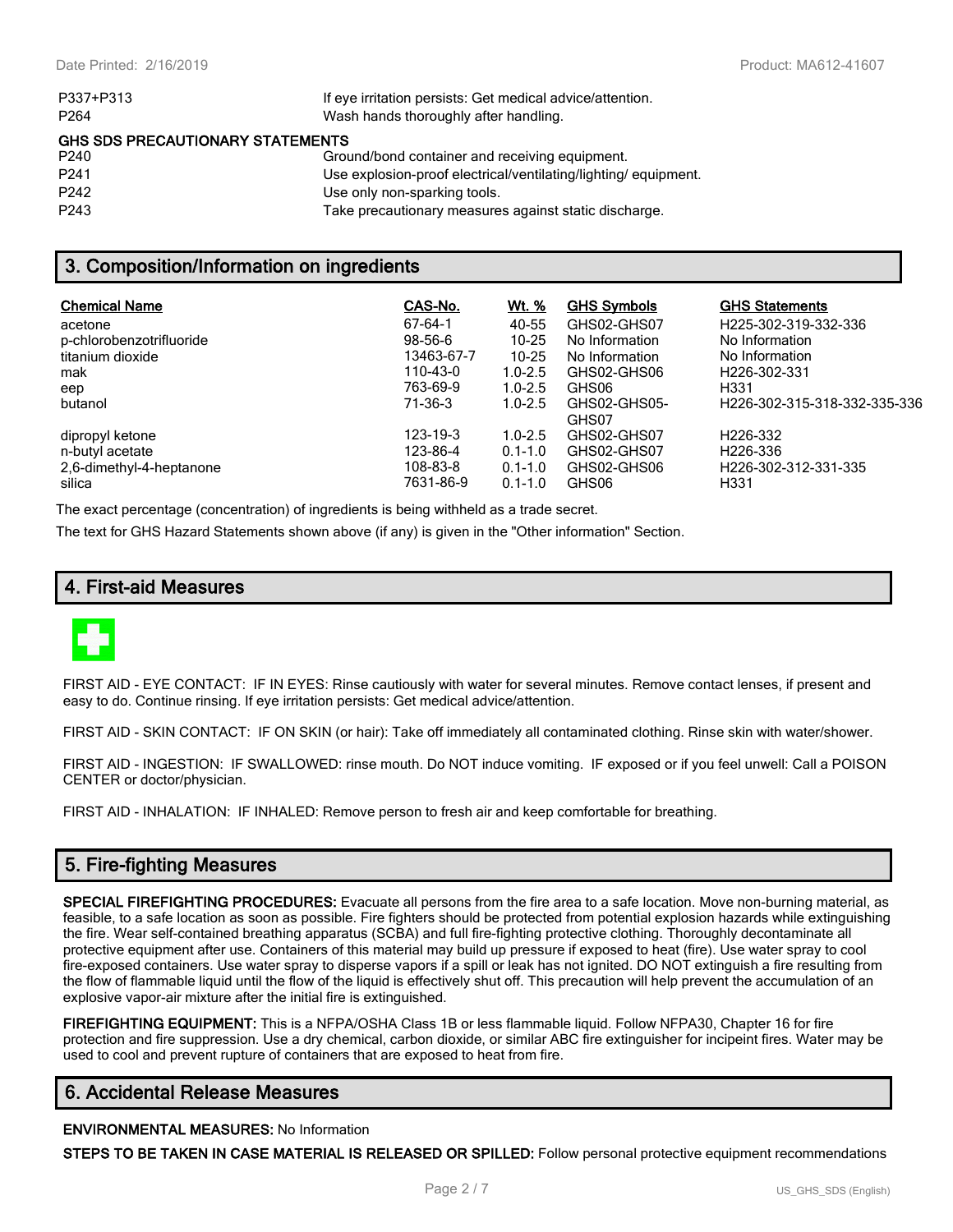found in Section VIII. Personal protective equipment needs must be evaluated based on information provided on this sheet and the special circumstances created by the spill including; the material spilled, the quantity of the spill, the area in which the spill occurred, and the training and the expertise of employees in the area responding to the spill. Never exceed any occupational exposure limits. Shut off ignition sources; including electrical equipment and flames. Do not allow smoking in the area. Do not allow the spilled product to enter public drainage system or open waterways.

## **7. Handling and Storage**



**HANDLING:** Avoid inhalation and contact with eyes, skin, and clothing. Wash hands thoroughly after handling and before eating or drinking. In keeping with safe handling practices, avoid ignition sources (smoking, flames, pilot lights, electrical sparks); ground and bond containers when transferring the material to prevent static electricity sparks that could ignite vapor and use spark proof tools and explosion proof equipment. Empty containers may retain product residue or vapor. Do not pressurize, cut, weld, braze, solder, drill, grind, or expose container to heat, flame, sparks, static electricity, or other sources of ignition. Any of these actions can potentially cause an explosion that may lead to injury.

**STORAGE:** Keep containers closed when not in use. Store in cool well ventilated space away from incompatible materials.

## **8. Exposure Controls/Personal Protection**

| Ingredients with Occupational Exposure Limits |                      |                       |                     |                         |  |
|-----------------------------------------------|----------------------|-----------------------|---------------------|-------------------------|--|
| <b>Chemical Name</b>                          | <b>ACGIH TLV-TWA</b> | <b>ACGIH-TLV STEL</b> | <b>OSHA PEL-TWA</b> | <b>OSHA PEL-CEILING</b> |  |
| acetone                                       | $250$ ppm            | $500$ ppm             | $1000$ ppm          | N.D.                    |  |
| p-chlorobenzotrifluoride                      | N.D.                 | N.D.                  | N.D.                | N.D.                    |  |
| titanium dioxide                              | $10 \text{ mg/m}$    | N.D.                  | $15 \text{ mg/m}$   | N.D.                    |  |
| mak                                           | 50 ppm               | N.D.                  | $100$ ppm           | N.D.                    |  |
| eep                                           | N.D.                 | N.D.                  | N.D.                | N.D.                    |  |
| butanol                                       | 20 ppm               | N.D.                  | $100$ ppm           | N.D.                    |  |
| dipropyl ketone                               | 50 ppm               | N.D.                  | N.D.                | N.D.                    |  |
| n-butyl acetate                               | 50 ppm               | $150$ ppm             | $150$ ppm           | N.D.                    |  |
| 2,6-dimethyl-4-heptanone                      | 25 ppm               | N.D.                  | 50 ppm              | N.D.                    |  |
| silica                                        | N.D.                 | N.D.                  | N.D.                | N.D.                    |  |

**Further Advice: MEL = Maximum Exposure Limit OES = Occupational Exposure Standard SUP = Supplier's Recommendation Sk = Skin Sensitizer N.E. = Not Established N.D. = Not Determined**

#### **Personal Protection**

**RESPIRATORY PROTECTION:** Use adequate engineering controls and ventilation to keep levels below recommended or statutory exposure limits. If exposure levels exceed limits use appropriate approved respiratory protection equipment.

**SKIN PROTECTION:** Wear chemical resistant footwear and clothing such as gloves, an apron or a whole body suit as appropriate.



**EYE PROTECTION:** Wear chemical-resistant glasses and/or goggles and a face shield when eye and face contact is possible due to splashing or spraying of material.



**OTHER PROTECTIVE EQUIPMENT:** No Information



**HYGIENIC PRACTICES:** It is good practice to avoid contact with the product and/or its vapors, mists or dust by using appropriate protective measures. Wash thoroughly after handling and before eating or drinking.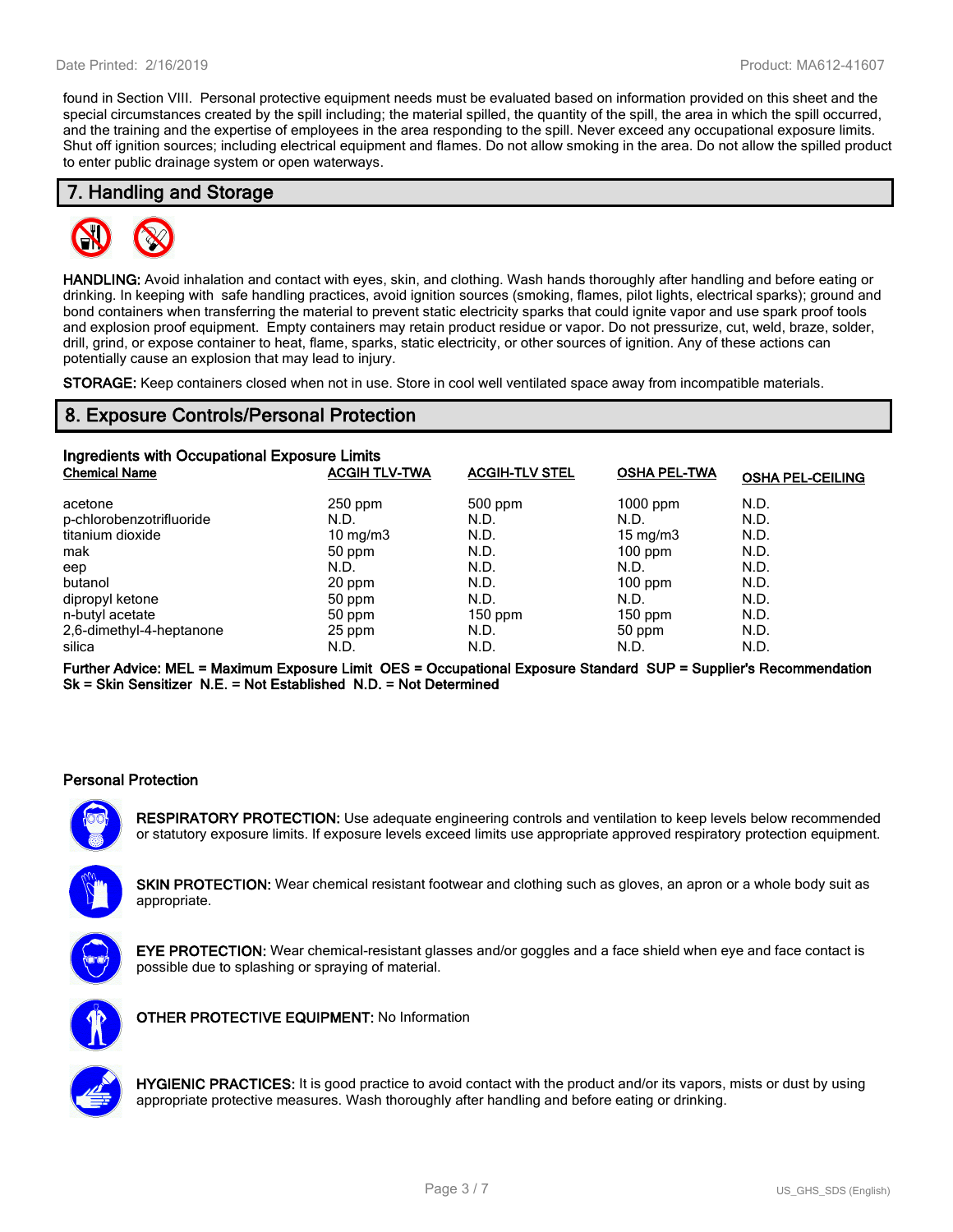**N.I. = No Information**

# **9. Physical and Chemical Properties**

| Appearance:                    | <b>Colored Liquid</b>      | <b>Physical State:</b>                      | <b>LIQUID</b>  |
|--------------------------------|----------------------------|---------------------------------------------|----------------|
| Odor:                          | <b>Strong Solvent</b>      | <b>Odor Threshold:</b>                      | Not determined |
| Density, g/cm3:                | 1.014                      | pH:                                         | Not determined |
| Freeze Point, °F:              | Not determined             | Viscosity:                                  | Not determined |
| <b>Solubility in Water:</b>    | Not determined             | Partition Coefficient, n-octanol/<br>water: | Not determined |
| Decomposition temperature, °F: | Not determined             | <b>Explosive Limits, %:</b>                 | Not determined |
| Boiling Range, °F:             | $>100$ °F                  | Flash Point, °F:                            | -4 $\degree$ F |
| Combustibility:                | <b>Supports Combustion</b> | Auto-Ignition Temperature, °F:              | Not determined |
| <b>Evaporation Rate:</b>       | Faster than Diethyl Ether  | Vapor Pressure, mmHq:                       | Not determined |
| <b>Vapor Density:</b>          | Not determined             |                                             |                |

# **10. Stability and reactivity**

**STABILITY:** Stable under normal conditions.

**CONDITIONS TO AVOID:** Heat, flames and sparks.

**INCOMPATIBILITY:** Acids, Bases, Oxidizing agents

**HAZARDOUS DECOMPOSITION PRODUCTS:** Not determined.

## **11. Toxicological information**



**Practical Experiences**

**EMERGENCY OVERVIEW:** No Information

**EFFECT OF OVEREXPOSURE - EYE CONTACT:** No Information

**EFFECT OF OVEREXPOSURE - INGESTION:** No Information

**EFFECT OF OVEREXPOSURE - INHALATION:** No Information

**EFFECT OF OVEREXPOSURE - SKIN CONTACT:** No Information

**CARCINOGENICITY:** This product contains Titanium Dioxide, which is listed by IARC as possibly carcinogenic to humans (Group 2B). This listing is based on inadequate evidence of carcinogenicity in humans and sufficient evidence in experimental animals. This classification is relevant when exposed to titanium dioxide in dust or powder form only, including cured product that is subject to sanding, grinding, cutting, or other surface preparation activities.

#### **PRIMARY ROUTE(S) OF ENTRY:**

**Eye Contact, Skin Contact, Inhalation**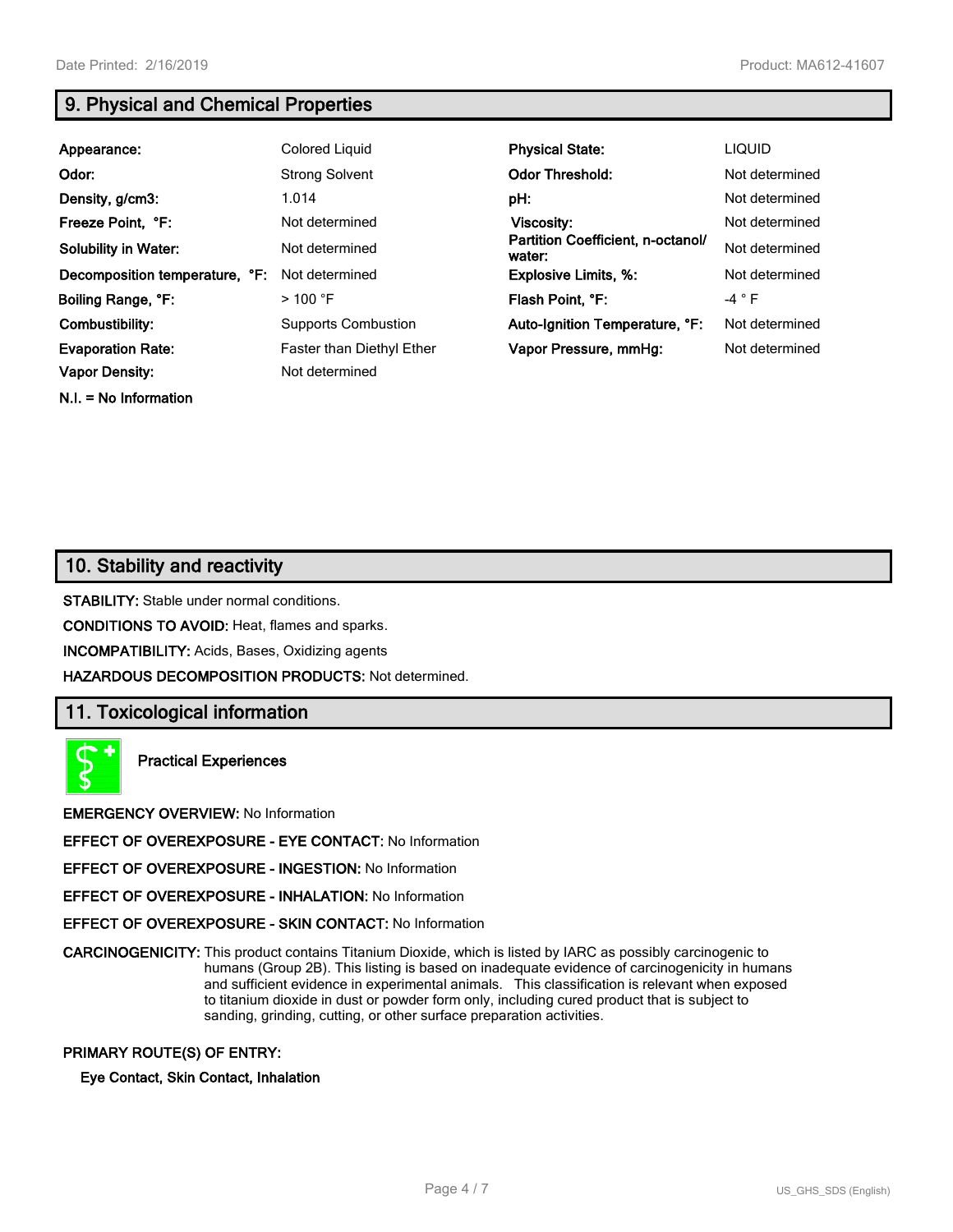#### **Acute Toxicity Values The acute effects of this product have not been tested. Data on individual components are tabulated below**

| CAS-No.<br>67-64-1<br>$98 - 56 - 6$<br>13463-67-7<br>110-43-0<br>763-69-9<br>71-36-3<br>123-19-3<br>123-86-4 | <b>Chemical Name</b><br>acetone<br>p-chlorobenzotrifluoride<br>titanium dioxide<br>mak<br>eep<br>butanol<br>dipropyl ketone<br>n-butyl acetate | Oral LD50<br>1800 mg/kg Rat<br>13000 mg/kg Rat<br>>10000 mg/kg Rat<br>1600 mg/kg Rat<br>3200 mg/kg Rat<br>700 mg/kg Rat<br>3280 mg/kg Rat<br>14130 mg/kg Rat | Dermal LD50<br>20000 mg/kg Rabbit<br>>2683 mg/kg Rabbit<br>>10000 mg/kg Rabbit >20 mg/l<br>10282 mg/kg Rabbit<br>4080 mg/kg Rabbit<br>3402 mg/kg Rabbit<br>4641 mg/kg Rabbit<br>>17600 mg/kg Rabbit 23.4 mg/l Rat | <b>Vapor LC50</b><br>50.1 mg/L Rat<br>33 mg/L Rat<br>$>16.7$ mg/l<br>$>20$ mg/l<br>8000 mg/l Rat<br>$>20$ mg/l |
|--------------------------------------------------------------------------------------------------------------|------------------------------------------------------------------------------------------------------------------------------------------------|--------------------------------------------------------------------------------------------------------------------------------------------------------------|-------------------------------------------------------------------------------------------------------------------------------------------------------------------------------------------------------------------|----------------------------------------------------------------------------------------------------------------|
| 108-83-8                                                                                                     | 2,6-dimethyl-4-heptanone                                                                                                                       | 2000 mg/kg Rat                                                                                                                                               | 2000 mg/kg Rat                                                                                                                                                                                                    | N.I.                                                                                                           |
| 7631-86-9                                                                                                    | silica                                                                                                                                         | 7900 mg/kg Rat                                                                                                                                               | >2000 mg/kg Rabbit                                                                                                                                                                                                | $>2.2$ mg/L Rat                                                                                                |

#### **N.I. = No Information**

## **12. Ecological information**

**ECOLOGICAL INFORMATION:** Ecological evaluation of this material has not been performed; however, do not allow the product to be released to the environment without governmental approval/permits.

## **13. Disposal Information**



**Product**

**DISPOSAL METHOD:** Waste from this material may be a listed and/or characteristic hazardous waste. Dispose of material, contaminated absorbent, container and unused contents in accordance with local, state, and federal regulations.

**STEPS TO BE TAKEN IN CASE MATERIAL IS RELEASED OR SPILLED:** Follow personal protective equipment recommendations found in Section VIII. Personal protective equipment needs must be evaluated based on information provided on this sheet and the special circumstances created by the spill including; the material spilled, the quantity of the spill, the area in which the spill occurred, and the training and the expertise of employees in the area responding to the spill. Never exceed any occupational exposure limits. Shut off ignition sources; including electrical equipment and flames. Do not allow smoking in the area. Do not allow the spilled product to enter public drainage system or open waterways.

## **14. Transport Information**

#### **SPECIAL TRANSPORT PRECAUTIONS:** No Information

**DOT:** CONSUMER COMMODITY

**IATA:** UN1263, PAINT, 3, II

**IMDG:** UN1263, PAINT, 3, II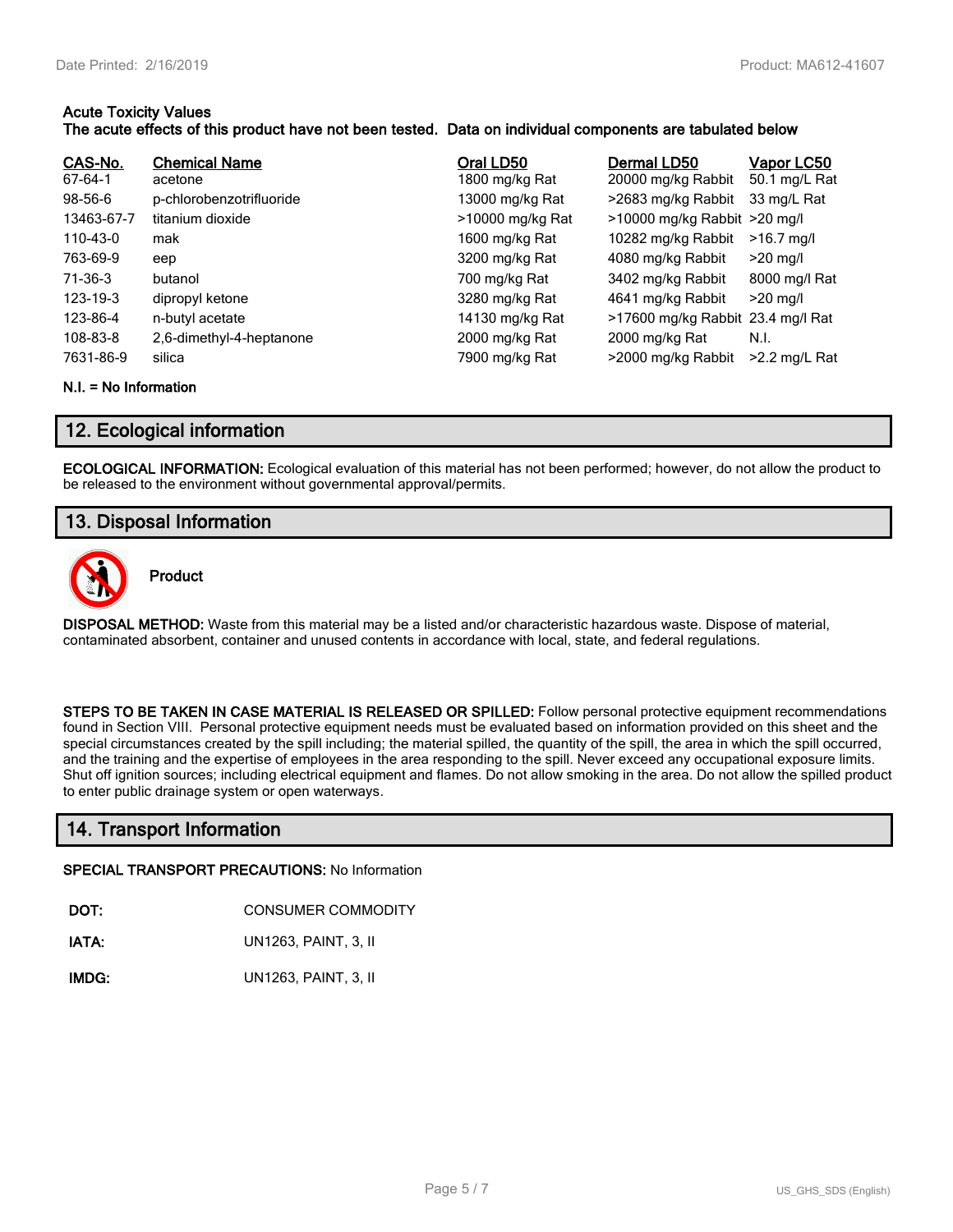# **15. Regulatory Information**

## **U.S. Federal Regulations:**

#### **CERCLA - SARA Hazard Category**

This product has been reviewed according to the EPA 'Hazard Categories' promulgated under Sections 311 and 312 of the Superfund Amendment and Reauthorization Act of 1986 (SARA Title III) and is considered, under applicable definitions, to meet the following categories:

Fire Hazard, Acute Health Hazard

#### **SARA SECTION 313**

This product contains the following substances subject to the reporting requirements of Section 313 of Title III of the Superfund Amendment and Reauthorization Act of 1986 and 40 CFR part 372:

| <b>Chemical Name</b> | <b>CAS-No.</b> |
|----------------------|----------------|
| butanol              | 71-36-3        |

#### **TOXIC SUBSTANCES CONTROL ACT**

This product contains the following chemical substances subject to the reporting requirements of TSCA 12(B) if exported from the United States:

#### **Chemical Name CAS-No.**

p-chlorobenzotrifluoride 98-56-6 octamethylcyclotetrasiloxane

# **U.S. State Regulations:**

#### **CALIFORNIA PROPOSITION 65**

WARNING: Cancer and Reproductive Harm - www.P65Warnings.ca.gov.

Titanium Dioxide, Cancer, 11.8336% M I B K, Reproductive Harm, 0.0687%

## **16. Other Information**

| <b>Revision Date:</b>                                                                                                                                                                                       |                        | 2/16/2019                    |  |                    | <b>Supersedes Date:</b> |                             | 8/14/2018 |
|-------------------------------------------------------------------------------------------------------------------------------------------------------------------------------------------------------------|------------------------|------------------------------|--|--------------------|-------------------------|-----------------------------|-----------|
| <b>Reason for revision:</b><br>Substance and/or Product Properties Changed in Section(s):<br>03 - Composition/Information on Ingredients<br>11 - Toxicological Information<br>Revision Statement(s) Changed |                        |                              |  |                    |                         |                             |           |
|                                                                                                                                                                                                             | Datasheet produced by: | <b>Regulatory Department</b> |  |                    |                         |                             |           |
| <b>HMIS Ratings:</b>                                                                                                                                                                                        |                        |                              |  |                    |                         |                             |           |
| Health:                                                                                                                                                                                                     |                        | Flammability:                |  | <b>Reactivity:</b> |                         | <b>Personal Protection:</b> | Χ         |

**Volatile Organic Compounds, gr/ltr:** 270

#### **Text for GHS Hazard Statements shown in Section 3 describing each ingredient:**

| H <sub>225</sub> | Highly flammable liquid and vapour. |
|------------------|-------------------------------------|
| H <sub>226</sub> | Flammable liquid and vapour.        |
| H302             | Harmful if swallowed.               |
| H312             | Harmful in contact with skin.       |
| H315             | Causes skin irritation.             |
| H318             | Causes serious eye damage.          |
| H319             | Causes serious eye irritation.      |